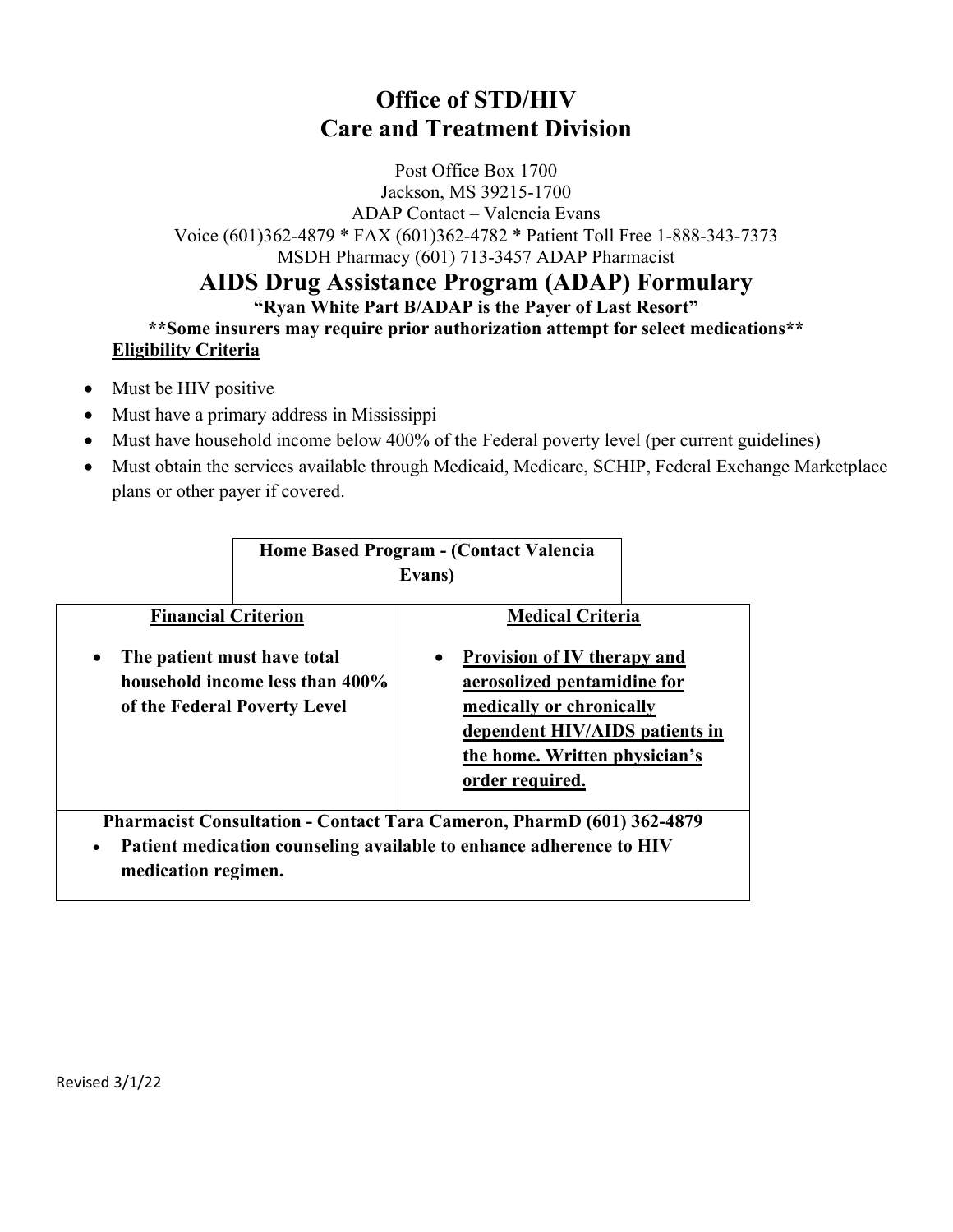| <b>Single Tablet</b><br>Regimens/           | <b>Generic</b>                                                                     | <b>Integrase</b><br><b>Inhibitors</b> | <b>Generic</b>        | <b>Protease</b><br><b>Inhibitors (PI)</b>                                                                          | <b>Generic</b>                                  |
|---------------------------------------------|------------------------------------------------------------------------------------|---------------------------------------|-----------------------|--------------------------------------------------------------------------------------------------------------------|-------------------------------------------------|
| Injectable                                  |                                                                                    |                                       |                       |                                                                                                                    |                                                 |
| <b>Atripla</b><br>600/200/300MG             | $efavirenz +$ emtricitabine<br>+ tenofovir disoproxil<br>fumarate                  | <b>Isentress</b><br>400mg             | raltegravir<br>(RAL)  | <b>Aptivus</b><br>250mg caps<br>(PI)                                                                               | tipranavir<br>(TPV)                             |
| <b>Biktarvy</b><br>50/200/25mg              | bictegravir +<br>emtricitabine + tenofovir<br>alafenamide                          | <b>Isentress</b><br>$HD\ 600mg$       | raltegravir<br>(RAL)  | <b>Evotaz</b><br>300/150<br>$(PI + Booster)$                                                                       | Atazanavir<br>$(ATV) +$<br>cobicistat<br>(COBI) |
| Complera<br>200/25/300mg                    | rilpivirine + tenofovir<br>disoproxil + emtricitabine                              | <b>Tivicay</b><br>50mg                | dolutegravir<br>(DTG) | <b>Invirase 500</b><br>mg tab<br>(PI)                                                                              | saquinavir<br>(SQV)                             |
| Cabenuva<br>injectable                      | $Caboregravit + rilpivirine$                                                       |                                       |                       |                                                                                                                    |                                                 |
| <b>Delstrigo</b><br>100/300/300mg           | $doravirine + laminivudine +$<br>tenofovir disoproxil                              |                                       |                       | Kaletra<br>200mg/50mg<br>tabs;<br>100mg/25mg<br>tabs; 80mg-<br>$20$ mg/ml<br>solution<br>(160ml)<br>(PI + Booster) | lopinavir +<br>ritonavir<br>(LPV)               |
| Dovato 50/300mg                             | dolutegravir+lamivudine                                                            |                                       |                       |                                                                                                                    |                                                 |
| Genvoya<br>150/150/200/10mg                 | elvitegravir + cobicistat +<br>emtricitabine +tenofovir<br>alafenamide             |                                       |                       | Lexiva 700mg<br>(PI)                                                                                               | fosamprenavir<br>(FPV)                          |
| Juluca 50/25mg                              | $d$ olutegravir + rilpivirine                                                      |                                       |                       | Norvir 100mg<br>tabs; 80mg/ml<br>solution<br>(240ml)<br>(PI)                                                       | ritonavir<br>(RTV)                              |
| <b>Odefsey</b><br>200/25/25mg               | emtricitabine + rilpivirine<br>+ tenofovir alafenamide                             |                                       |                       | Prezista<br>400mg tabs;<br>600mg tabs<br>(PI)                                                                      | darunavir<br>(DRV)                              |
| <b>Stribild</b><br>150/150/200/300mg        | $elvitegravir + cobicistat +$<br>$emtricitable + tenofovir$<br>disoproxil fumarate |                                       |                       | <b>Prezcobix</b><br>800mg/150mg<br>$(PI + Booster)$                                                                | darunavir<br>$(DRV) +$<br>cobicistat<br>(COBI)  |
| Symfi<br>600/300/300mg                      | efavirenz +lamivudine<br>+tenofovir disoproxil<br>fumarate                         |                                       |                       | Reyataz<br>200mg; 300mg<br>caps<br>(PI)                                                                            | atazanavir<br>(ATV)                             |
| Symfi Lo<br>400/300/300mg                   | efavirenz +lamivudine<br>+tenofovir disoproxil<br>fumarate                         |                                       |                       | <b>Viracept</b><br>625mg                                                                                           | nelfinavir<br>(NFV)                             |
| <b>Symtuza</b><br>800/150/200/10mg<br>(STR) | darunavir+cobicistat+<br>emtricitabine+tenofovir<br>alafenamide                    |                                       |                       |                                                                                                                    |                                                 |
| <b>Triumeq</b><br>600/50/300mg<br>(STR)     | $abacavir + dolute gravir +$<br>lamivudine **Ensure<br>HLA-B*5701 negative**       |                                       |                       |                                                                                                                    |                                                 |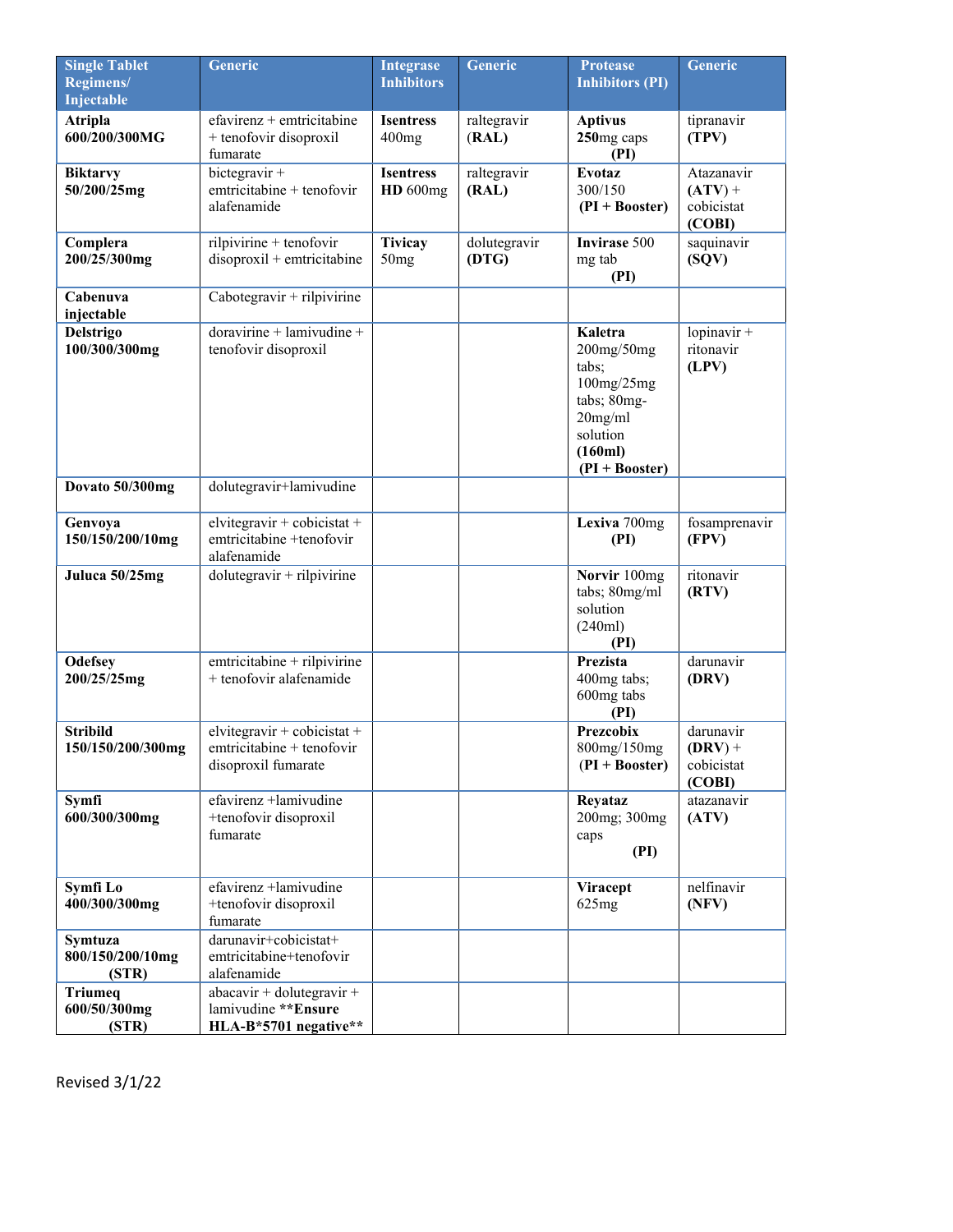| Nucleoside (Nucleotide Analogs) Reverse<br><b>Transcriptase Inhibitors (NRTI)</b> | <b>Generic</b>                                            | <b>Combo NRTIs</b>            | <b>Generic</b>                                                          |
|-----------------------------------------------------------------------------------|-----------------------------------------------------------|-------------------------------|-------------------------------------------------------------------------|
| Emtriva 200mg caps; 10mg/ml oral solution<br>$(200 \text{ ml})$                   | emtricitabine<br>(FTC)                                    | <b>Cimduo 300/300mg</b>       | $l$ amivudine + tenofovir<br>disoproxil fumarate                        |
| Epivir 150mg tabs; 300mg tabs; 10mg/ml oral<br>solution $(240 \text{ ml})$        | lamivudine<br>(3TC)                                       | Combivir 150/300mg            | $l$ amivudine + zidovudine                                              |
| Retrovir 100mg caps; 300mg tabs; 50mg/5ml<br>syrup $(240 \text{ ml})$             | zidovudine<br>(AZT, ZDV)                                  | Descovy 200/25mg              | $emtricitable + tenofovir$<br>alafenamide                               |
| Viread 300mg tabs                                                                 | tenofovir<br>disoproxil<br>fumarate (TDF                  | Epzicom 600/300mg             | $abacavir + lamivudine$<br>**Ensure HLA-B*5701 negative**               |
| <b>Ziagen</b> 300mg tabs, $20$ mg/ml oral solution $(240)$<br>ml)                 | abacavir (ABC)<br>**Ensure HLA-<br>$B*5701$<br>negative** | <b>Trizivir 300/300/300mg</b> | abacavir + lamivudine +<br>zidovudine<br>**Ensure HLA-B*5701 negative** |
|                                                                                   |                                                           | Truvada 200/300mg             | emtricitabine +tenofovir<br>disoproxil fumarate                         |

| Non-nucleoside<br><b>Reverse Transcriptase</b> | <b>Generic</b>                           | <b>Entry Inhibitors</b>                                                                                                                                                                      | <b>Generic</b>  | <b>PK Booster</b> | <b>Generic</b> |
|------------------------------------------------|------------------------------------------|----------------------------------------------------------------------------------------------------------------------------------------------------------------------------------------------|-----------------|-------------------|----------------|
| <b>Inhibitors (NNRTI)</b>                      |                                          |                                                                                                                                                                                              |                 |                   |                |
| Edurant 25mg                                   | rilpivirine (RPV)                        | Fuzeon 90mg/ml                                                                                                                                                                               | enfuvirtide     | Tybost 150mg      | cobicistat     |
|                                                |                                          | <b>HIV Fusion Inhibitor</b>                                                                                                                                                                  |                 |                   |                |
| Intelence 200mg                                | etravirine (ETV)                         | Selzentry 150mg;<br>300mg ** Requires<br><b>Trofile test</b><br>results**<br><b>CCR5</b> Inhibitor                                                                                           | maraviroc (MVC) |                   |                |
| Pifeltro 100mg                                 | Doravirine (DOR)                         | Trogarzo150mg/ml<br>injection; $(2)$<br>200mg/1.33ml<br>single dose<br>vials/carton**Prior<br><b>Authorization</b><br>Required**CD4-<br>Direct Post-<br>attachment HIV-1<br><b>Inhibitor</b> | Ibalizumab-uiyk |                   |                |
| Sustiva 50mg; 200mg;<br>600mg                  | efavirenz (EFV)                          | Rukobia                                                                                                                                                                                      | fostemsavir     |                   |                |
| Viramune200mg;<br>50mg/5ml (240ml<br>bottle)   | nevirapine<br>immediate release<br>(NVP) |                                                                                                                                                                                              |                 |                   |                |
| Viramune XR 400mg                              | nevirapine extended<br>release (NVP)     |                                                                                                                                                                                              |                 |                   |                |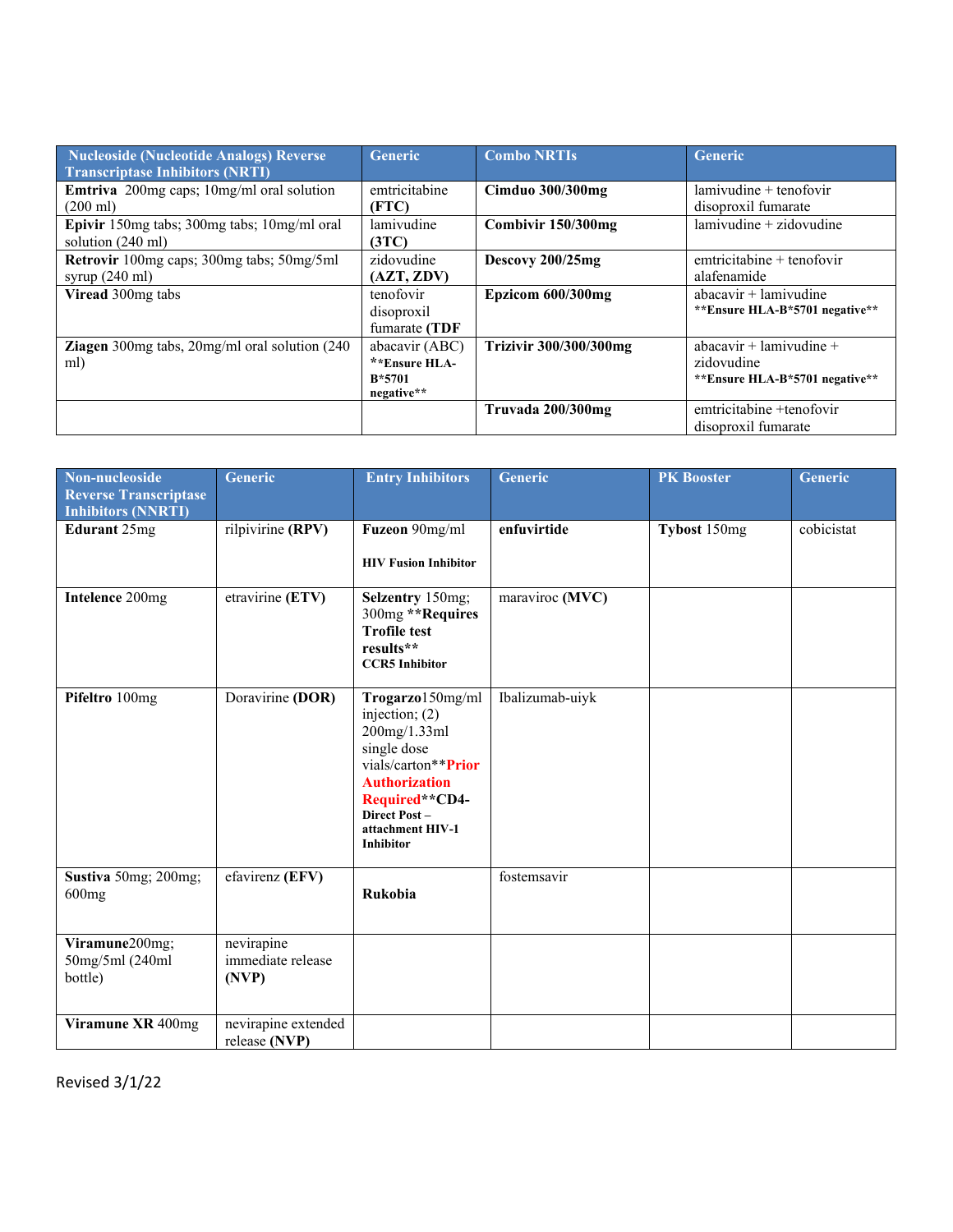| <b>Asthma/Allergy</b>                                                             | <b>Bone Health</b>                     | <b>Cholesterol</b>                              | Diabetes ***                                      | <b>GI</b>                                       |
|-----------------------------------------------------------------------------------|----------------------------------------|-------------------------------------------------|---------------------------------------------------|-------------------------------------------------|
| <b>Proair HFA</b> (albuterol)<br>$90 \text{~mg}$                                  | <b>Alendronate 70mg tabs</b><br>4 pack | Lipitor (atorvastatin)<br>10mg; 20mg; 40mg tabs | Bydureon 2mg 4pen<br>box                          | Imodium<br>(loperamide) 2mg<br>caps             |
| <b>Pulmicort Flexhaler</b><br>(budesonide) 90 mcg; 180<br>mcg                     | Vitamin $D$ 50,000 units<br>caps       | Niaspan (niacin<br>extended release)            | Glipizide ER 5mg;<br>10 <sub>mg</sub> tabs        | <b>Miralax</b><br>(polyethylene)<br>glycol)     |
| Singulair (montelukast)<br>10 <sub>mg tabs</sub>                                  |                                        | Pravachol (pravastatin)                         | Januvia (sitagliptin)<br>$25mg; 50mg; 100mg$ tabs | Periactin<br>(cyproheptadine) 4<br>mg tabs      |
| Spiriva Handihaler<br>(tiotropium)                                                |                                        | Tricor (fenofibrate)<br>48mg;145mg              | <b>Lantus</b> vial/Solostar<br>Flexpen            | <b>Prilosec</b><br>(omeprazole)20mg;<br>40mg    |
| <b>Symbicort</b><br>(budesonide/formoterol)<br>80/4.5mcg; 160/4.5mcg<br>120 doses |                                        | <b>Zetia</b> (ezetimibe) $10mg$                 | Metformin 500mg;<br>1000mg tabs ER 500mg          | Pepcid<br>(famotidine) 20mg,<br>$40 \text{ mg}$ |
| Zyrtec (cetirizine) 10mg                                                          |                                        |                                                 | Novolin N, R, 70/30                               |                                                 |
|                                                                                   |                                        |                                                 | Novolog $& 70/30$                                 |                                                 |
|                                                                                   |                                        |                                                 | Victoza 18mg/ml                                   |                                                 |

**Diabetic Ancillary Supplies**

\*\*\***BD alcohol pads, EasyTouch syringes (31G 1cc 5/16; 30G 1cc 1/2), BD Ultra Fine Pen Needles (Nano 4mm x 32G; Short 8mm x 31G), \*\*\***

 **Omron Blood pressure monitors**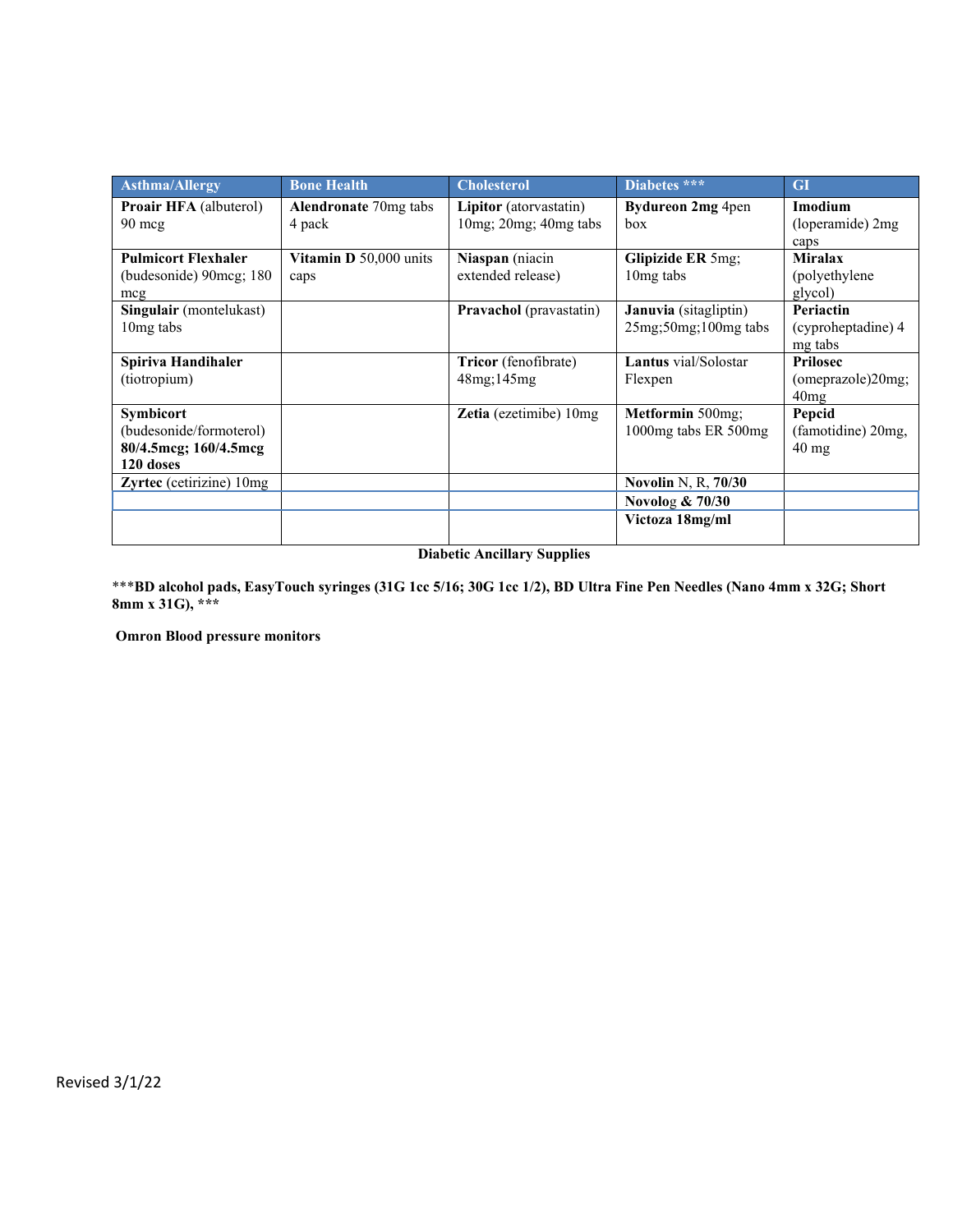| <b>Hepatitis C</b>                        | <b>Hypertension</b>                              | <b>Mental Health</b>                                                      | <b>Supplements</b>          | <b>**Dental Use Only**</b> |
|-------------------------------------------|--------------------------------------------------|---------------------------------------------------------------------------|-----------------------------|----------------------------|
| <b>Epclusa</b>                            | Amlodipine 5mg; 10mg                             | <b>Buspar</b>                                                             | Folic Acid 1mg              | Acetaminophen              |
| (sofosbuvir/velpatasvir)                  | tabs                                             | (buspirone)10mg;15mg                                                      |                             | 650mg                      |
| <b>Harvoni</b><br>(ledipasvir/sofosbuvir) | Carvedilol 12.5mg;25mg                           | Celexa (citalopram) 20mg;<br>40mg tabs                                    | Potassium Cl<br>10MEQ;20MEQ | Amoxicillin 500mg<br>caps  |
| Mavyret<br>(glecaprevir/pibrentasvir)     | Edarbyclor 40/12.5;40/25                         | Cymbalta (duloxetine)<br>20mg;30mg;60mg                                   | <b>B</b> Complex vitamin    | Clindamycin 300mg<br>caps  |
| <b>Zepatier</b><br>(elbasvir/grazoprevir) | Furosemide 20mg;40mg                             | Cogentin (benztropine) 1mg                                                |                             |                            |
|                                           | Hydrochlorothiazide (Hctz)<br>12.5mg; 25mg       | Desyrel (trazodone) 50mg;<br>100mg;150mg                                  |                             | Erythromycin 250mg         |
|                                           | Lisinopril 10mg; 20mg                            | <b>Effexor ER</b> (venlafaxine)<br>75mg, 150mg                            |                             | Ibuprofen 800mg            |
|                                           | Lisinopril/Hctz 10/12.5mg;<br>20/12.5mg; 20/25mg | Elavil (amitriptyline) 10mg;<br>$25mg$ ; 50 mg tabs                       |                             | Metronidazole 500mg        |
|                                           | Losartan 50mg; 100mg                             | Prozac (fluoxetine) 10mg,<br>20mg                                         |                             |                            |
|                                           | Losartan/Hctz 50/12.5mg;<br>100/12.5mg; 100/25mg | Remeron (mirtazapine)<br>15mg;30mg                                        |                             |                            |
|                                           | Metoprolol succinate 25mg;<br>50mg; 100mg        | Seroquel (quetiapine)<br>50mg;200mg;300mg                                 |                             |                            |
|                                           | Nifedipine ER 30mg;60mg                          | Vistaril (hydroxyzine<br>pamoate) 25mg (Limit 60<br>$monthly + 1$ refill) |                             |                            |
|                                           | Spironolactone 25mg;50mg                         | Wellbutrin<br>(bupropion)75mg;100mg SR<br>100mg; 150mg XL<br>150mg, 300mg |                             |                            |
|                                           |                                                  | Zoloft (sertraline) 50mg;<br>100mg                                        |                             |                            |
|                                           |                                                  | Zyprexa (olanzapine) 5mg;<br>7.5mg; 10mg                                  |                             |                            |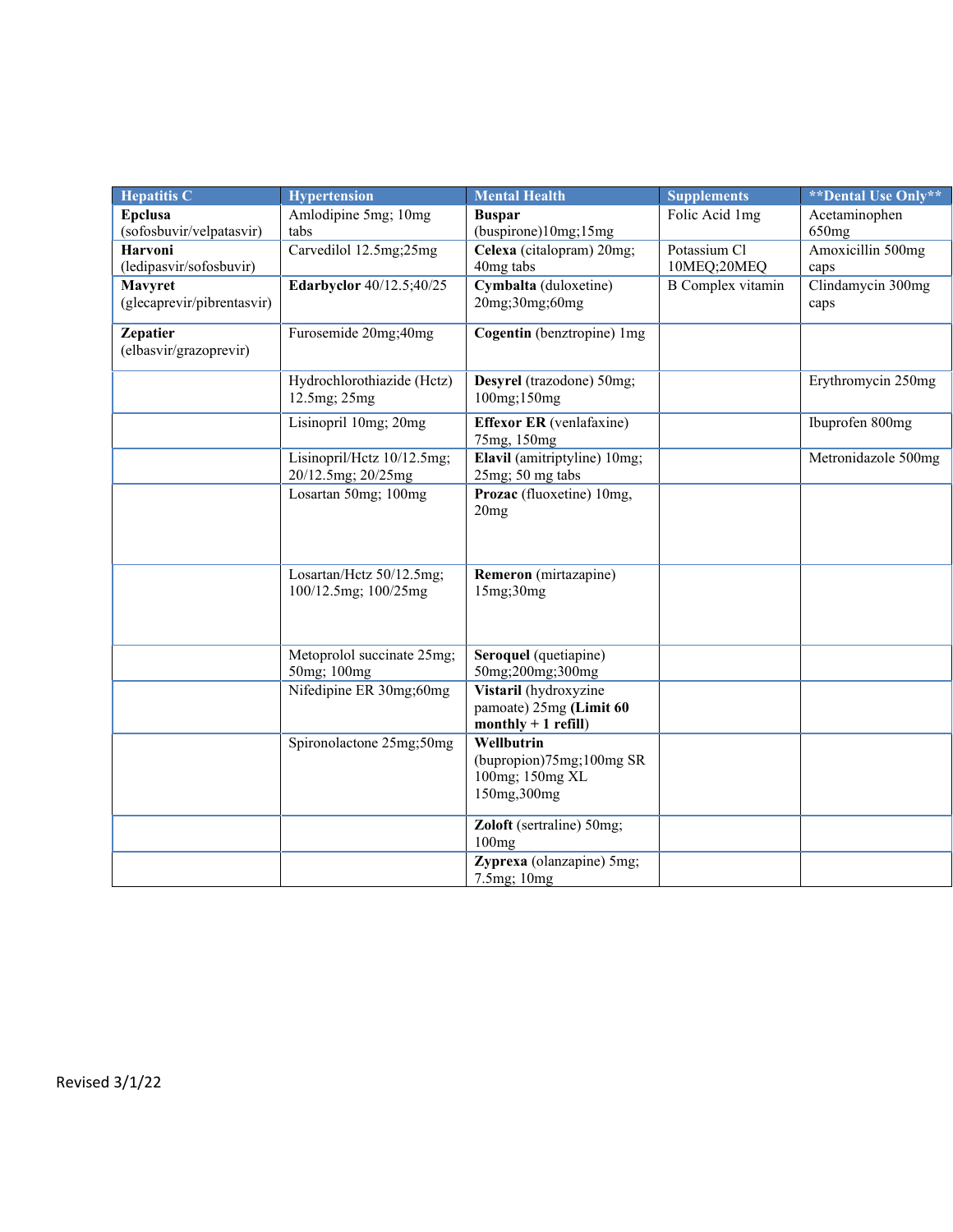| Pain                             | <b>Seizure</b>                           | <b>Thyroid</b>                                                        |
|----------------------------------|------------------------------------------|-----------------------------------------------------------------------|
| Meloxicam                        | Keppra                                   | Levothyroxine                                                         |
| 7.5mg;15m                        | (levetiracetam)500mg;                    | 25mcg;50mcg;75mcg;88mcg;100mcg;112mcg;125mcg;137mcg;175mcg;200mcg;300 |
| g                                | XR 500mg                                 | mcg                                                                   |
|                                  | Lamictal (lamotrigine)                   |                                                                       |
|                                  | 25mg;100mg;150mg;                        |                                                                       |
|                                  | ER100mg                                  |                                                                       |
|                                  | <b>Neurontin</b>                         |                                                                       |
|                                  | (gabapentin)                             |                                                                       |
|                                  | 100,300,400,600,800m                     |                                                                       |
|                                  |                                          |                                                                       |
| <b>Urinary Health</b>            |                                          |                                                                       |
|                                  | <b>Ditropan XL</b> (oxybutynin) 5mg;10mg |                                                                       |
|                                  | Flomax (tamsulosin) 0.4mg                |                                                                       |
| <b>Proscar</b> (finasteride) 5mg |                                          |                                                                       |

## **OPPORTUNISTIC AND CO-INFECTION DRUGS**

| <b>Brand</b>                                            | Generic name     | <b>Brand</b>                                                    | <b>Generic name</b>      |
|---------------------------------------------------------|------------------|-----------------------------------------------------------------|--------------------------|
|                                                         |                  |                                                                 |                          |
| Aldara cream 5%                                         | imiquimod        | Mycelex 10mg troche                                             | Clotrimazole             |
| Bactrim SS 80mg/400mg tabs; DS                          | trimethoprim +   | Mycobutin 150mg caps                                            | Rifabutin                |
| 160/800; 40mg-200mg/5ml suspension                      | sulfamethoxazole |                                                                 |                          |
| Biaxin 500mg tabs                                       | clarithromycin   | NebuPent 300mg aerosol/vial                                     | Pentamidine              |
| Cleocin 150mg caps                                      | clindamycin      | Nizoral 2% cream (limit 60 grams monthly<br>$+1$ refill)        | Ketoconazole             |
| Condylox 0.5% gel                                       | podofilox        | Oxandrin 2.5 mg; 10mg                                           | Oxandrolone              |
| Dapsone 100mg tabs                                      | dapsone          | Peridex 16 oz bottle                                            | Chlorihexidine           |
|                                                         |                  |                                                                 | gluconate                |
| Daraprim 25mg tabs                                      | pyrimethamine    | Pyrazinamide 500mg tabs                                         | Pyrazinamide             |
| Diflucan 100mg; 200mg tabs                              | fluconazole      | Rifampin 150mg; 300mg                                           | Rifampin                 |
| Egrifta SV injection, 1-month supply<br>kit             | tesamorelin      | Sporanox 100mg caps; 10mg/ml oral<br>solution                   | Itraconazole             |
| Elimite 5% cream 60 gram                                | permethrin       | Sulfadiazine 500mg tabs                                         | Sulfadiazine             |
| Epivir HBV 100mg                                        | lamivudine       | Triamcinolone 0.1% cream (limit<br>80grams monthly $+1$ refill) | Triamcinolone            |
| Isoniazid 300mg                                         | isoniazid        | Valcyte 450 mg tabs                                             | Valganciclovir           |
| Lamisil 250 mg                                          | terbinafine      | Valtrex 1 gram tab                                              | Valacyclovir             |
| Leucovorin 5mg                                          | leucovorin       | Vfend 50mg;200mg                                                | Voriconazole             |
| Lotrimin 1% cream (limit 30grams<br>monthly $+1$ refill | clotrimazole     | Vemlidy 25mg                                                    | tenofovir<br>alafenamide |
| Lotrisone cream (limit 45 grams                         | clotrimazole     | Zithromax 250mg; 600mg                                          | Azithromycin             |
| monthly $+1$ refill)                                    | +betamethasone   |                                                                 |                          |
| Mepron 750mg/5ml suspension                             | atovaquone       | Zovirax 400mg tabs                                              | Acyclovir                |
|                                                         |                  |                                                                 |                          |